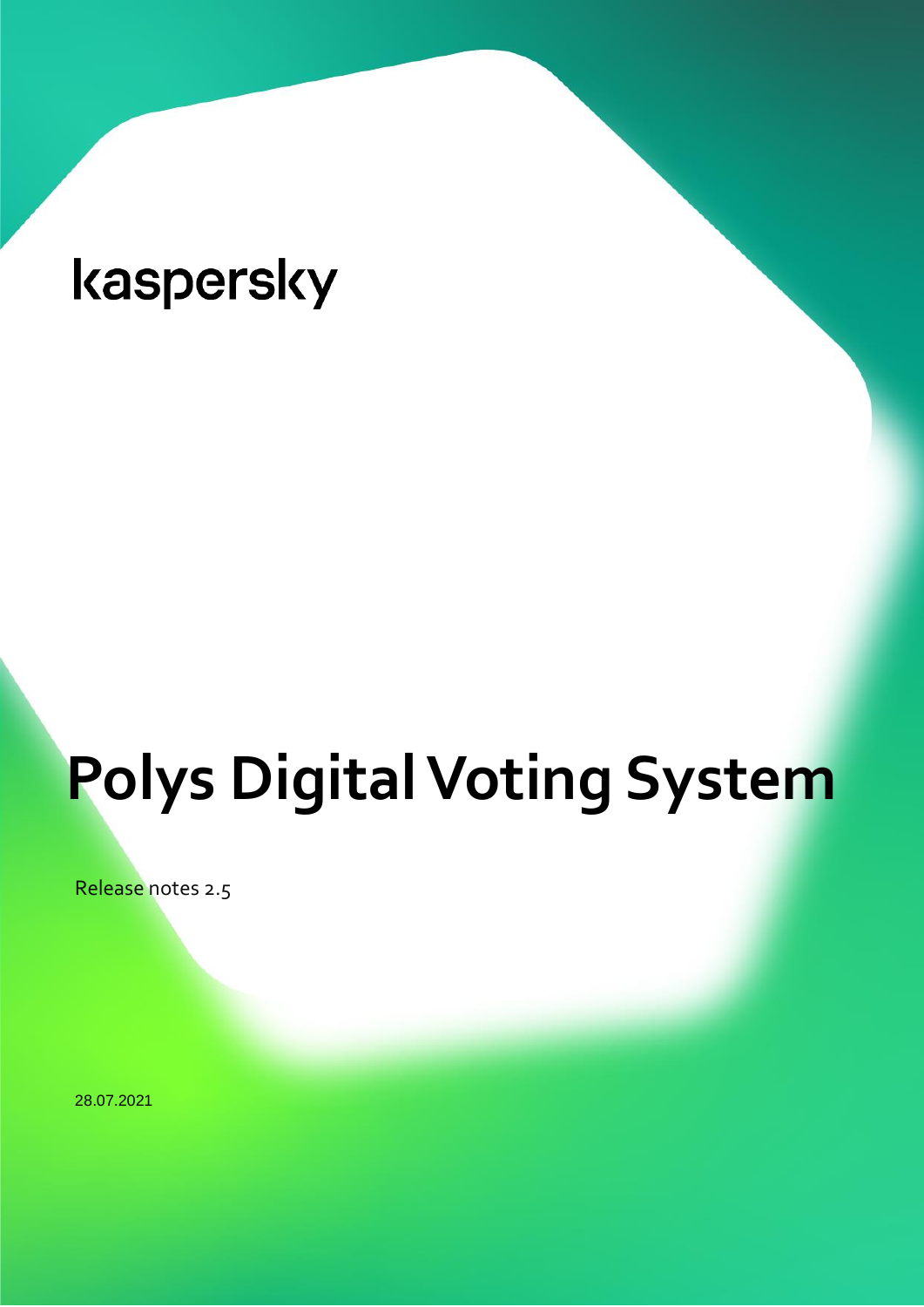## **Kaspersky Polys Digital Voting System**

**Release notes 2.5**

| <b>Function</b>                       | <b>Description</b>                                                                                                                                                                                  |  |  |
|---------------------------------------|-----------------------------------------------------------------------------------------------------------------------------------------------------------------------------------------------------|--|--|
|                                       | For the Organizer                                                                                                                                                                                   |  |  |
| For,<br>Against,<br>Abstain<br>voting | The Options label in the For, Against and For, Against, Abstain section has changed to Proposals and<br>Questions in the English version.<br>The creation of a vote with one question is permitted. |  |  |
|                                       | CREATION<br>Now ♪<br>$2$ VOTING<br><b>RESULTS</b><br>Not scheduled                                                                                                                                  |  |  |
|                                       | TITLE OR MAIN QUESTION                                                                                                                                                                              |  |  |
|                                       | question<br>Background                                                                                                                                                                              |  |  |
|                                       | image<br>Description                                                                                                                                                                                |  |  |
|                                       | <b>NAME OF THE ORGANIZATION</b><br>ryazantseval9                                                                                                                                                    |  |  |
|                                       | <b>BALLOT TYPE</b><br><b>VOTERS</b><br>For, Against,<br>12 voters<br>Ŕ<br>Abstain<br>access: by PIN code                                                                                            |  |  |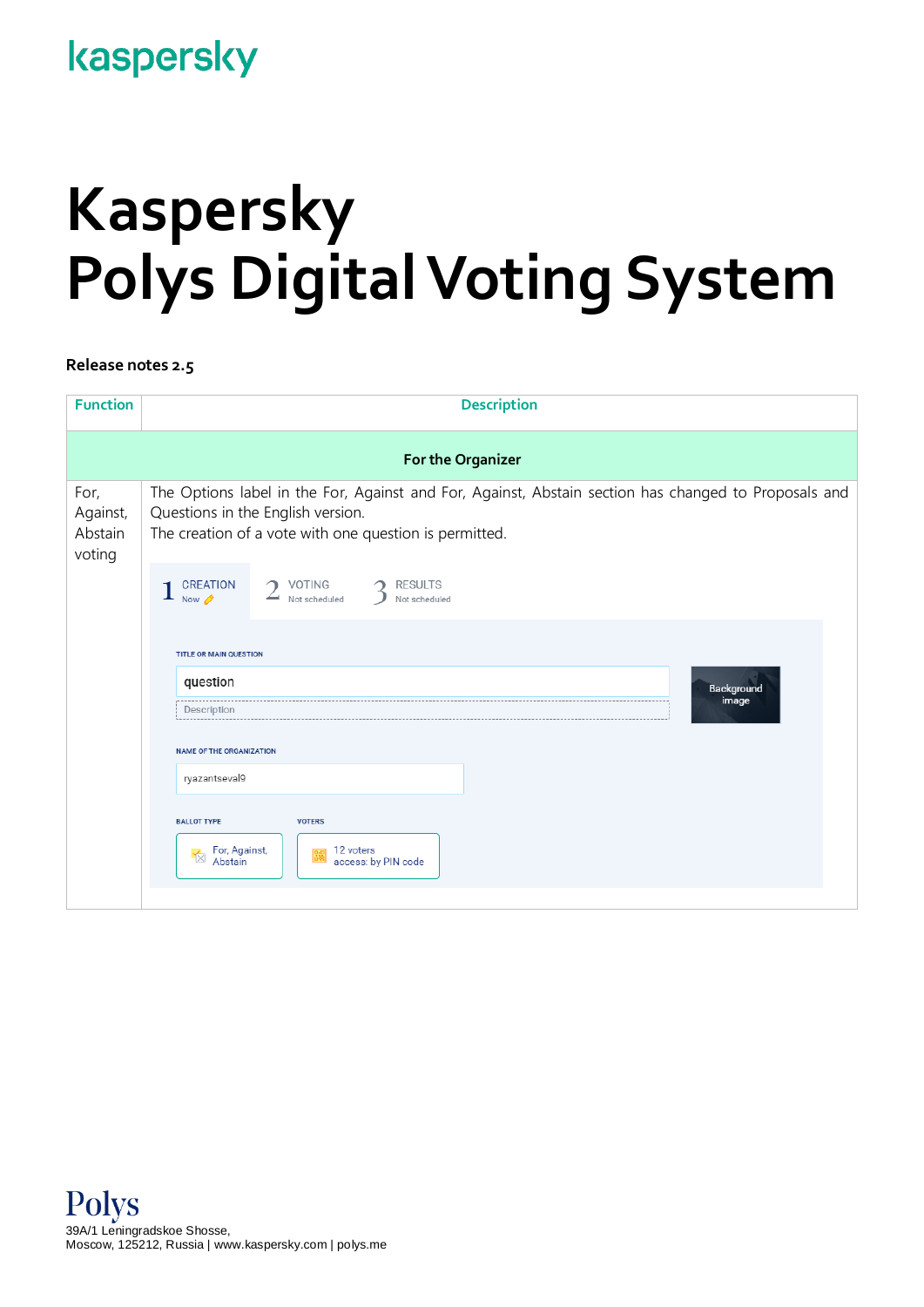| <b>Function</b>              | <b>Description</b>                                                                                                                                                                                                                                                                                                                                                                                                                                                                                                                                                                                                                                                                                                  |  |  |
|------------------------------|---------------------------------------------------------------------------------------------------------------------------------------------------------------------------------------------------------------------------------------------------------------------------------------------------------------------------------------------------------------------------------------------------------------------------------------------------------------------------------------------------------------------------------------------------------------------------------------------------------------------------------------------------------------------------------------------------------------------|--|--|
| Voter<br>selection<br>dialog | A new compact dialog for selecting voters has been added. Clicking Voters tab opens a context window<br>with the possible types of access. The number of access types will increase.                                                                                                                                                                                                                                                                                                                                                                                                                                                                                                                                |  |  |
|                              | b<br>$1 \frac{\text{CREATION}}{\text{Now } \phi}$<br>一回<br>$2$ VOTING<br>$\mathcal{D}$ RESULTS<br>D<br>$\sum$ Not scheduled<br>Copy Delete<br>New vote<br>TITLE OR MAIN QUESTION<br>$\oslash$ New vote<br>◎ Preview<br><b>E ARCHIVE</b><br>Background<br>image<br>Description<br><b>Create vote</b><br>NAME OF THE ORGANIZATION<br><b>BALLOT TYPE</b><br><b>VOTERS</b><br>$\circledcirc$ Determine who will have<br>the right to vote<br>◉<br>Votes<br>Make results public (it will be seen who voted and how)<br>呾<br>Events<br><b>START</b><br>END<br>$\sum_{i=1}^{n}$<br>Select date<br>Select date<br><b>Voters</b><br><b>OPTIONS</b><br>1<br>$\overline{2}$<br>Add option<br>Add images and descriptions<br>తి |  |  |
| Turnout<br>display           | The Preview screen displays the turnout for voting with a predetermined number of voters.<br>men organizer nano roung<br>33,33%<br><b>Turnout</b><br>1 of 3 voted                                                                                                                                                                                                                                                                                                                                                                                                                                                                                                                                                   |  |  |
| Update                       | A notification is displayed when a planned update occurs.<br><b>Polys</b><br>Sorry, we're down for a scheduled update right now<br>So voting apps are not available right now. We do our best to complete the<br>work faster.<br>Thank you for your patience.<br>Polys team<br>https://polys.me                                                                                                                                                                                                                                                                                                                                                                                                                     |  |  |
|                              |                                                                                                                                                                                                                                                                                                                                                                                                                                                                                                                                                                                                                                                                                                                     |  |  |

Polys 39A/1 Leningradskoe Shosse, Moscow, 125212, Russia | www.kaspersky.com | polys.me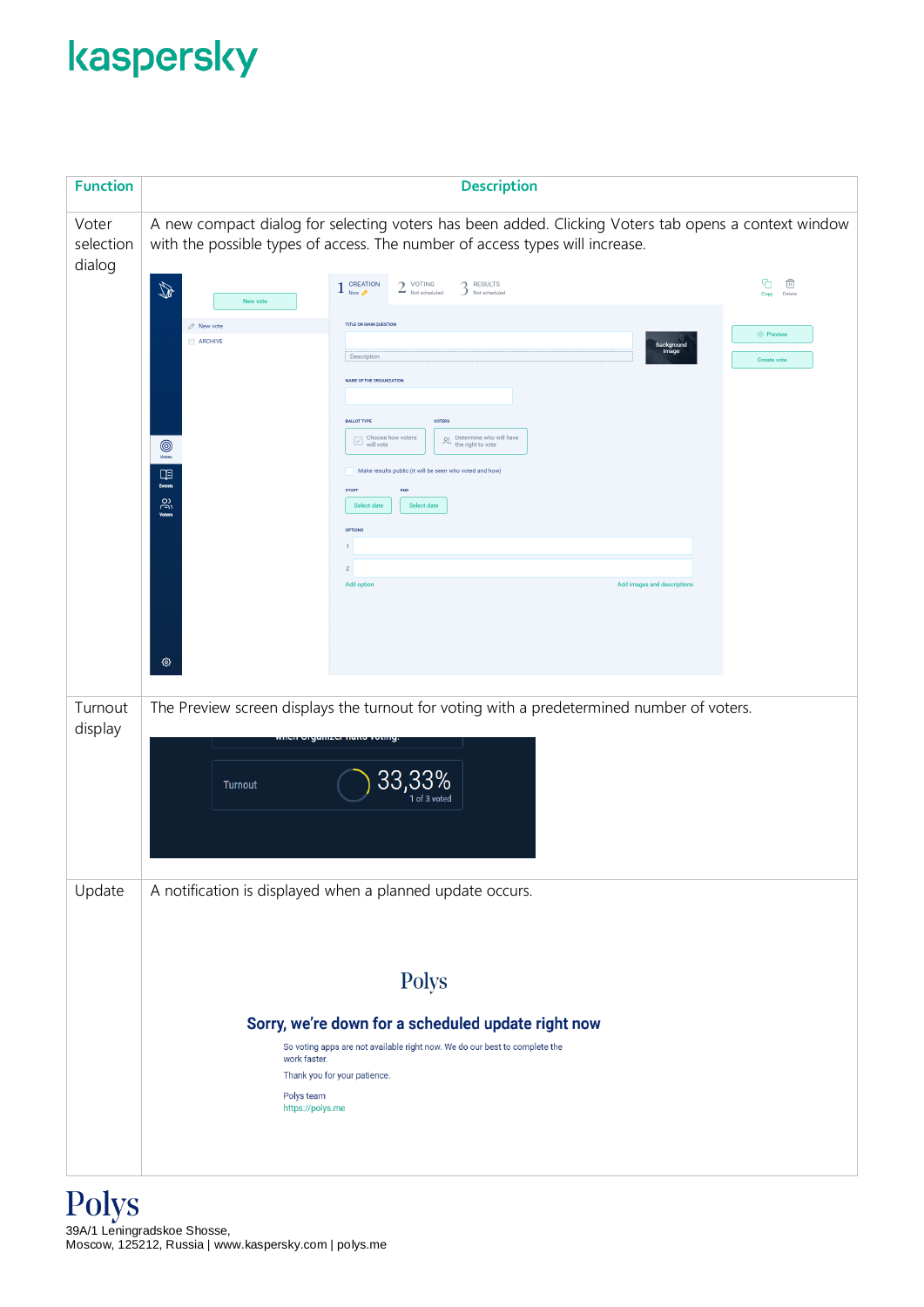| <b>Function</b> | <b>Description</b> |
|-----------------|--------------------|
|                 |                    |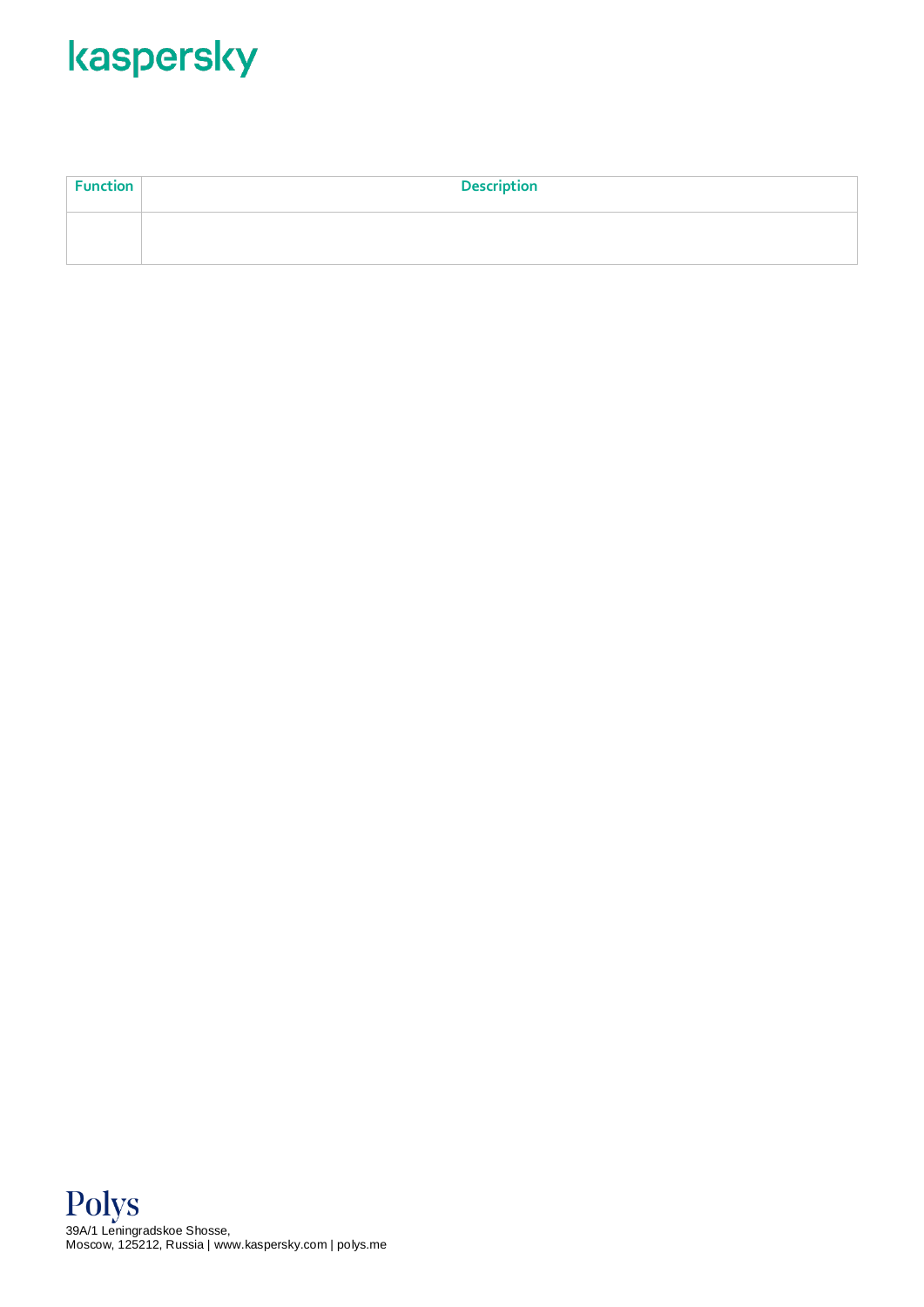| <b>Function</b>                                                                  | <b>Description</b>                                                         |                         |             |  |  |
|----------------------------------------------------------------------------------|----------------------------------------------------------------------------|-------------------------|-------------|--|--|
| Light<br>theme                                                                   | A light theme has been added (can be selected for the entire application). |                         |             |  |  |
|                                                                                  | Polys                                                                      |                         |             |  |  |
|                                                                                  | <b>Access to votes</b>                                                     |                         |             |  |  |
|                                                                                  | Email or phone number                                                      |                         |             |  |  |
|                                                                                  | Continue<br>By clicking "Continue" you agree<br>to the Terms of Use        |                         |             |  |  |
|                                                                                  |                                                                            |                         |             |  |  |
|                                                                                  |                                                                            |                         |             |  |  |
|                                                                                  |                                                                            |                         |             |  |  |
|                                                                                  |                                                                            |                         |             |  |  |
|                                                                                  |                                                                            | For corporate customers |             |  |  |
| Support for<br>Support has been added for weighted voting.<br>weighted<br>voting |                                                                            |                         |             |  |  |
|                                                                                  |                                                                            | <b>Voters</b>           | Eso         |  |  |
|                                                                                  | There are 3 unique email addresses<br>example (13) (1).csv                 |                         |             |  |  |
|                                                                                  | <b>EMAIL ADDRESSES: 3</b>                                                  |                         |             |  |  |
|                                                                                  | Email                                                                      | Voter's name (optional) | Vote weight |  |  |
|                                                                                  | lecorbusier@domain317.com                                                  | Le Corbusier            | 2           |  |  |
|                                                                                  | zaha@domain317.com                                                         | Zaha Hadid              | 6           |  |  |
|                                                                                  | papanek@domain317.com                                                      | Victor Papanek          | $\sqrt{4}$  |  |  |
|                                                                                  |                                                                            |                         |             |  |  |
|                                                                                  | Use Ctrl+C, Ctrl+V for easy editing.                                       |                         |             |  |  |
|                                                                                  | Confirm list                                                               | <b>と</b> Download list  |             |  |  |
|                                                                                  |                                                                            | Cancel                  |             |  |  |
|                                                                                  |                                                                            |                         |             |  |  |
|                                                                                  |                                                                            |                         |             |  |  |
|                                                                                  |                                                                            |                         |             |  |  |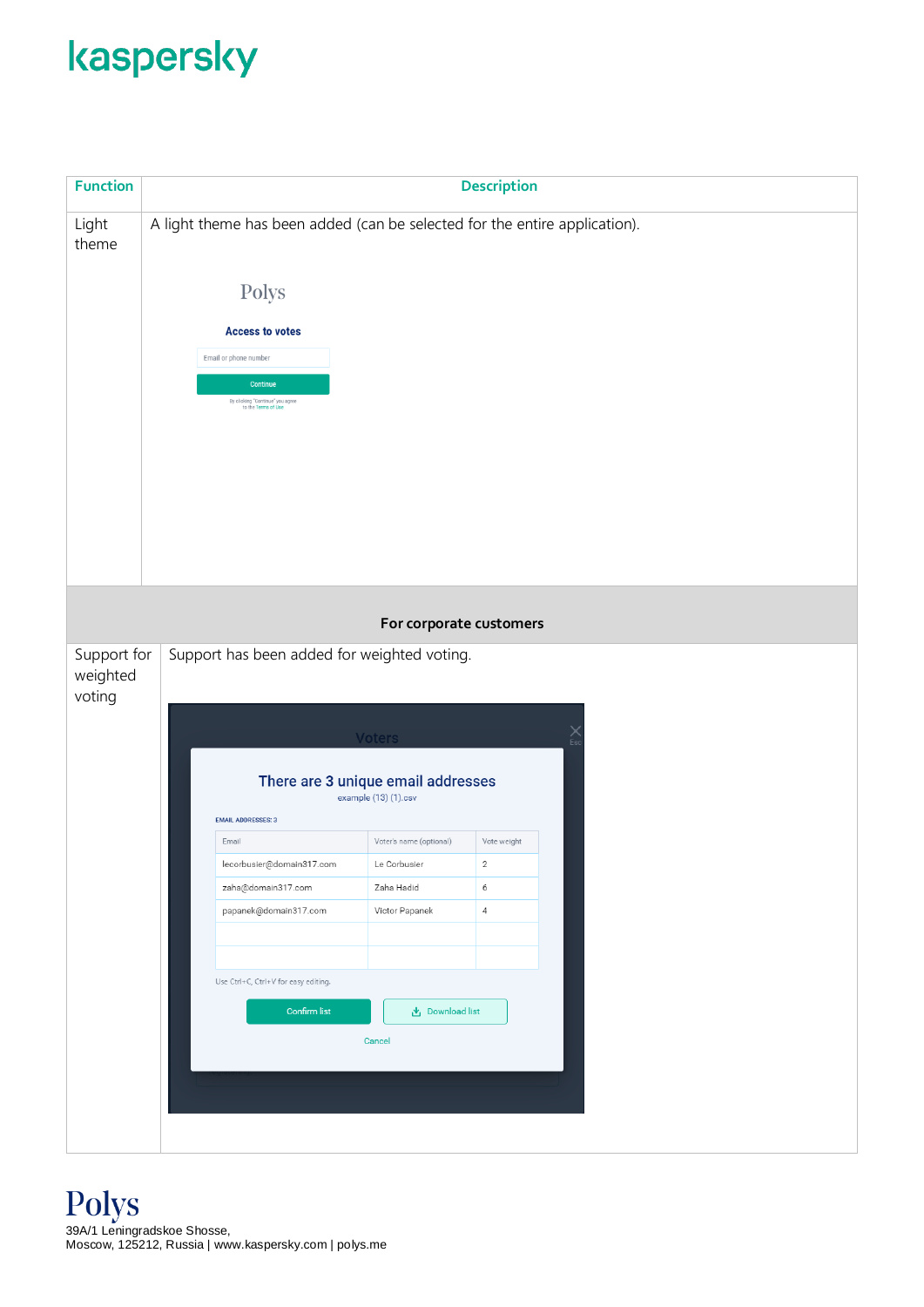| Function                        | Description                                                                                                                                                                                                                                                                                                                                                                                                                                                                                                                                                                                                                                                                                                                                                                                                                    |
|---------------------------------|--------------------------------------------------------------------------------------------------------------------------------------------------------------------------------------------------------------------------------------------------------------------------------------------------------------------------------------------------------------------------------------------------------------------------------------------------------------------------------------------------------------------------------------------------------------------------------------------------------------------------------------------------------------------------------------------------------------------------------------------------------------------------------------------------------------------------------|
|                                 | For the voting application                                                                                                                                                                                                                                                                                                                                                                                                                                                                                                                                                                                                                                                                                                                                                                                                     |
| Warning<br>about open<br>voting | Notifications have been added to inform voters that their votes will be visible to the Organizer after<br>the results are counted.<br>question<br>December, 11:40-13:31<br>Organizer: ryazantseval9<br>Х<br>The Organizer will be able to see<br>your choice after the results are<br>published.<br>Voting is under way<br>Finished<br>Secret vote<br>Open vote ②<br>What's your favorite character on Firefly?<br>question<br>From 13:35 on November 3 until Organizer halts voting<br>Organizer: LLC Organization<br>9 December, 11:40-13:31<br>Organizer: ryazantseval9<br>Choose one option.<br>You already voted.<br>$\Box$<br>1<br>1 <sup>2</sup><br>$\mathbf{1}$<br>$\Box$<br>$\overline{2}$<br>$\overline{\mathbf{2}}$<br>$\boldsymbol{0}$<br>Vote<br>33,33%<br>$\approx 3$<br>Turnout<br>People voted<br>1 of 3 voted |